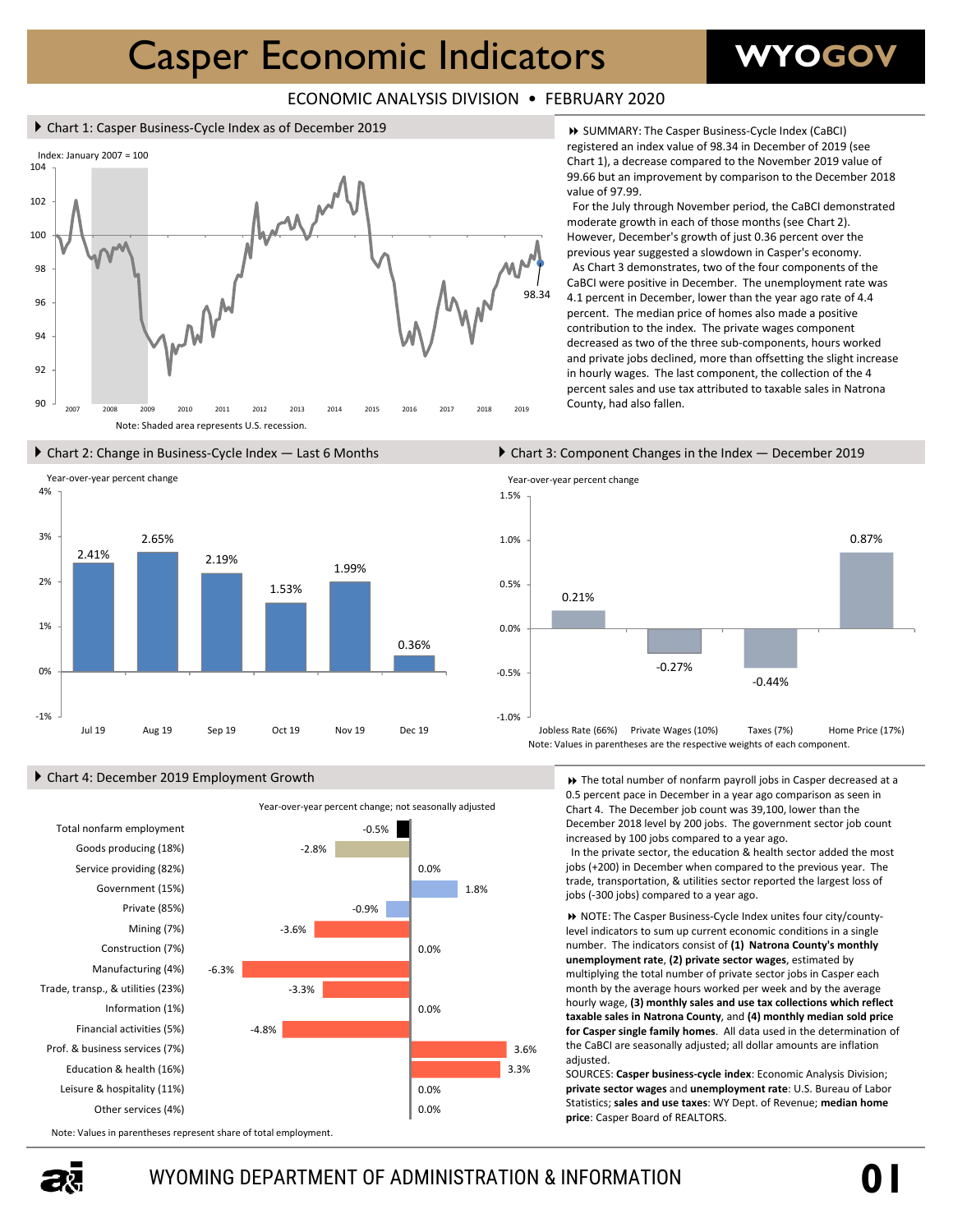## ECONOMIC ANALYSIS DIVISION . FEBRUARY 2020 **Casper Economic Indicators**

#### Chart 5: Casper Labor Market as of December 2019

Chart 6: Natrona County 4% Sales and Use Tax Collections

Chart 7: Casper Home Sales and Median Home Prices



 Jobs associated with Casper's private sector remained unchanged in December compared to November (see Chart 5). The December 2019 private job count was 33,300, lower than the December 2018 level by 300 jobs. Casper's weekly earnings rose in December to \$987.75 compared to November's \$982.82 but was lower than the level attained in December 2018 of \$992.25. The weekly earnings indicator is a product of average weekly hours multiplied by average hourly earnings. Weekly hours decreased to 37.5 in December 2019 from 37.8 in a year ago comparison. However, hourly earnings improved slightly, rising to \$26.34 from a level of \$26.25 reached one year ago.

\$4 \$6 \$8 \$10 2016 2017 2018 2019 Millions of dollars **Monthly Collections** 3‐Year Avg. (2016‐18)

Homes sold Thousands of dollars

■% Change YTD YoY Home Sales Median Home Price

 Natrona County's collection of the 4 percent sales and use tax reached \$8.2 million in December of 2019 (these are January 2020 collections that for the most part represent sales that took place in December 2019), \$0.4 million lower than collections from a year ago (see Chart 6). After twelve months of calendar year 2019, total collections exceeded the 3‐year average over the same number of months by \$11.9 million or 15.5 percent.

 In the Casper housing market, the 2019 home sales volume finished ahead of the 2018 pace while home prices rose sharply and then declined by the end of 2019.

The number of homes sold increased to 92 in December 2019 compared to sales of 60 a year ago while total sales of homes for the twelve months of calendar year 2019 were 11.7 percent ahead of last year's sales for the same number of months.

The median home price was \$205,500 in December of 2019, a decrease compared to November's price of \$254,000 but higher than the \$202,850 price from one year ago.

 NOTE: The data used in the construction of charts 5, 6, and 7 are not seasonally adjusted and all dollar amounts are not inflation adjusted.



**CONTACT:** Jim Robinson, Principal Economist, Economic Analysis Division, Dept. of Admin. & Info., WY State Government.

‐30%

‐15%

0%

15%

30%

45%

60%

2013 2014 2015 2016 2017 2018 2019

**QUESTIONS?** Phone: 307.777.7221 E‐mail: jim.robinson@wyo.gov Website: http://eadiv.state.wy.us

\$0

\$50

\$100

\$150

\$200

\$250

\$300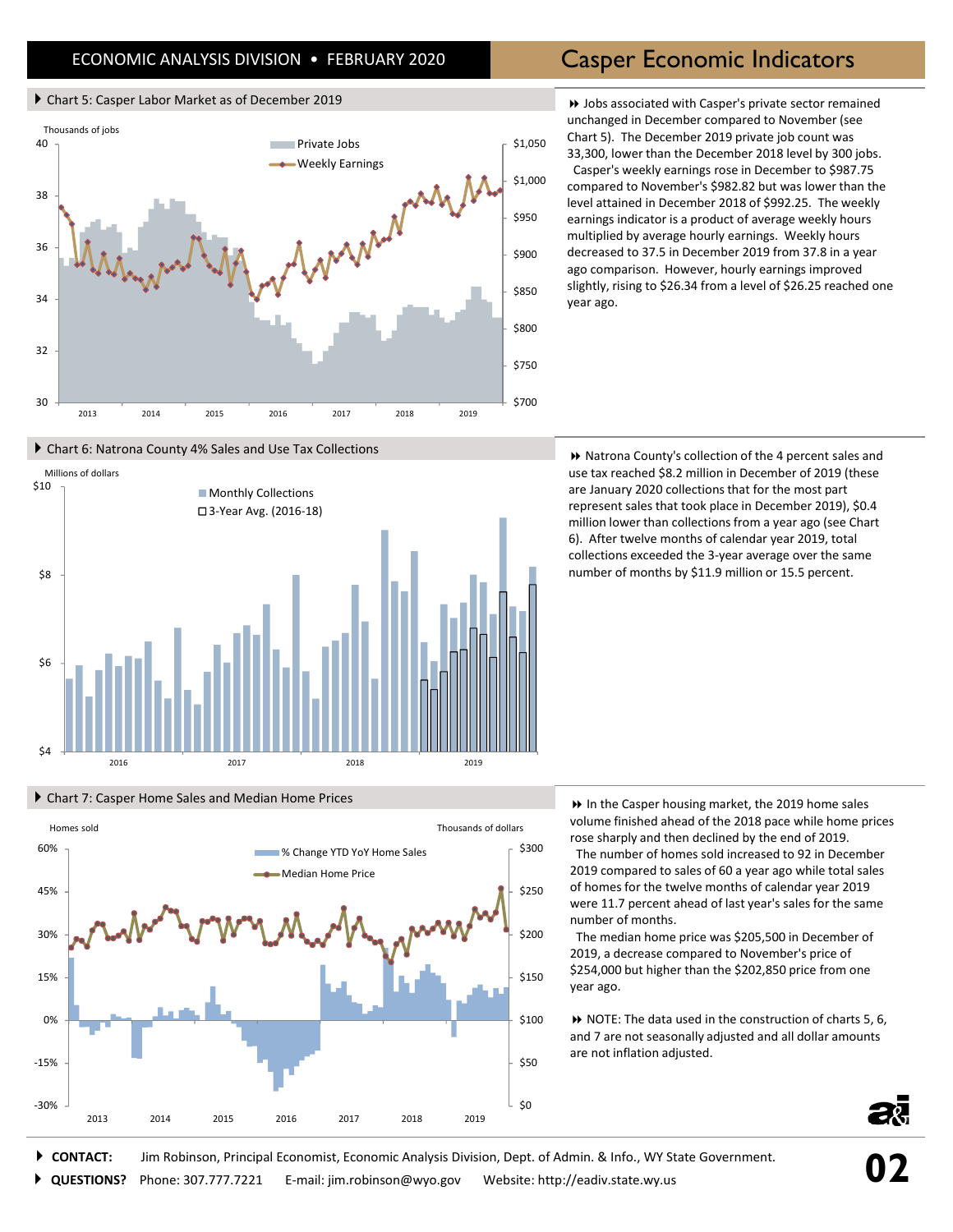|              | Casper Business-Cycle Index Values |                |                      |              | Casper Business-Cycle Index Values |                  |                |              | Casper Business-Cycle Index Values |       |        |
|--------------|------------------------------------|----------------|----------------------|--------------|------------------------------------|------------------|----------------|--------------|------------------------------------|-------|--------|
|              |                                    |                |                      |              |                                    |                  |                |              |                                    |       |        |
|              |                                    |                | YOY                  |              |                                    |                  | YOY            |              |                                    |       | YOY    |
| Year         | Month                              | Index          | Change               | Year         | Month                              | Index            | Change         | Year         | Month                              | Index | Change |
| 2007         | Jan                                | 100.00         |                      | 2013         | Jan                                | 100.75           | 2.33%          | 2019         | Jan                                | 98.35 | 3.92%  |
| 2007         | Feb                                | 99.77          |                      | 2013         | Feb                                | 100.74           | 1.23%          | 2019         | Feb                                | 97.71 | 4.42%  |
| 2007         | Mar                                | 98.92          |                      | 2013         | Mar                                | 101.06           | 2.44%          | 2019         | Mar                                | 98.34 | 3.84%  |
| 2007         | Apr                                | 99.39          |                      | 2013         | Apr                                | 100.36           | $-0.23%$       | 2019         | Apr                                | 97.58 | 1.99%  |
| 2007         | May                                | 99.67          |                      | 2013         | May                                | 100.47           | $-1.43%$       | 2019         | May                                | 97.52 | 2.75%  |
| 2007         | Jun                                | 101.07         |                      | 2013         | Jun                                | 101.20           | 1.40%          | 2019         | Jun                                | 98.49 | 2.48%  |
| 2007         | Jul                                | 102.09         |                      | 2013         | Jul                                | 100.55           | 0.37%          | 2019         | Jul                                | 98.19 | 2.41%  |
| 2007         | Aug                                | 101.11         |                      | 2013         | Aug                                | 100.23           | 0.80%          | 2019         | Aug                                | 98.14 | 2.65%  |
| 2007         | Sep                                | 99.99          |                      | 2013         | Sep                                | 99.75            | $-0.10%$       | 2019         | Sep                                | 98.84 | 2.19%  |
| 2007         | Oct                                | 99.42          |                      | 2013         | Oct                                | 99.96            | $-0.32%$       | 2019         | Oct                                | 98.56 | 1.53%  |
| 2007         | Nov                                | 98.82          |                      | 2013         | Nov                                | 100.62           | 0.61%          | 2019         | Nov                                | 99.66 | 1.99%  |
| 2007         | Dec                                | 98.60          |                      | 2013         | Dec                                | 100.81           | 0.17%          | 2019         | Dec                                | 98.34 | 0.36%  |
| 2008         | Jan                                | 98.81          | $-1.19%$             | 2014         | Jan                                | 101.74           | 0.99%          | 2020         | Jan                                |       |        |
| 2008         | Feb                                | 98.05          | $-1.72%$             | 2014         | Feb                                | 101.24           | 0.50%          | 2020         | Feb                                |       |        |
| 2008<br>2008 | Mar                                | 99.04<br>99.20 | 0.13%                | 2014<br>2014 | Mar                                | 101.57           | 0.50%<br>1.43% | 2020         | Mar                                |       |        |
|              | Apr                                |                | $-0.19%$             |              | Apr                                | 101.80           |                | 2020         | Apr                                |       |        |
| 2008<br>2008 | May                                | 98.98<br>98.42 | $-0.69%$<br>$-2.63%$ | 2014<br>2014 | May                                | 101.64<br>102.48 | 1.16%<br>1.27% | 2020<br>2020 | May<br>Jun                         |       |        |
| 2008         | Jun<br>Jul                         | 99.28          | $-2.75%$             | 2014         | Jun<br>Jul                         |                  | 1.73%          | 2020         | Jul                                |       |        |
|              |                                    |                |                      |              |                                    | 102.29           |                |              |                                    |       |        |
| 2008<br>2008 | Aug                                | 99.17          | $-1.92%$<br>$-0.53%$ | 2014<br>2014 | Aug                                | 103.06           | 2.82%<br>3.74% | 2020<br>2020 | Aug                                |       |        |
| 2008         | Sep<br>Oct                         | 99.45<br>99.07 | $-0.35%$             | 2014         | Sep<br>Oct                         | 103.48<br>102.04 | 2.08%          | 2020         | Sep<br>Oct                         |       |        |
|              |                                    |                |                      |              |                                    | 101.89           |                |              |                                    |       |        |
| 2008<br>2008 | Nov                                | 99.58<br>99.08 | 0.77%<br>0.49%       | 2014<br>2014 | Nov                                | 101.25           | 1.26%<br>0.43% | 2020<br>2020 | Nov                                |       |        |
| 2009         | Dec<br>Jan                         | 98.67          | $-0.14%$             | 2015         | Dec<br>Jan                         | 101.46           | $-0.28%$       | 2021         | Dec<br>Jan                         |       |        |
| 2009         | Feb                                | 97.56          | $-0.50%$             | 2015         | Feb                                | 103.16           | 1.89%          | 2021         | Feb                                |       |        |
| 2009         | Mar                                | 97.69          | $-1.36%$             | 2015         | Mar                                | 103.06           | 1.47%          | 2021         | Mar                                |       |        |
| 2009         | Apr                                | 94.99          | $-4.24%$             | 2015         | Apr                                | 101.76           | $-0.04%$       | 2021         | Apr                                |       |        |
| 2009         | May                                | 94.37          | $-4.65%$             | 2015         | May                                | 100.58           | $-1.05%$       | 2021         | May                                |       |        |
| 2009         | Jun                                | 94.00          | $-4.49%$             | 2015         | Jun                                | 98.64            | $-3.75%$       | 2021         | Jun                                |       |        |
| 2009         | Jul                                | 93.69          | $-5.63%$             | 2015         | Jul                                | 98.34            | $-3.85%$       | 2021         | Jul                                |       |        |
| 2009         | Aug                                | 93.37          | $-5.85%$             | 2015         | Aug                                | 98.11            | $-4.81%$       | 2021         | Aug                                |       |        |
| 2009         | Sep                                | 93.63          | $-5.85%$             | 2015         | Sep                                | 98.62            | $-4.70%$       | 2021         | Sep                                |       |        |
| 2009         | Oct                                | 93.91          | $-5.22%$             | 2015         | Oct                                | 98.93            | $-3.05%$       | 2021         | Oct                                |       |        |
| 2009         | Nov                                | 94.09          | $-5.51%$             | 2015         | Nov                                | 98.80            | $-3.03%$       | 2021         | Nov                                |       |        |
| 2009         | Dec                                | 93.23          | $-5.90%$             | 2015         | Dec                                | 97.85            | $-3.36%$       | 2021         | Dec                                |       |        |
| 2010         | Jan                                | 91.70          | $-7.06%$             | 2016         | Jan                                | 97.23            | $-4.17%$       | 2022         | Jan                                |       |        |
| 2010         | Feb                                | 93.56          | $-4.10%$             | 2016         | Feb                                | 95.70            | $-7.23%$       | 2022         | Feb                                |       |        |
| 2010         | Mar                                | 92.97          | $-4.84%$             | 2016         | Mar                                | 94.29            | $-8.50%$       | 2022         | Mar                                |       |        |
| 2010         | Apr                                | 93.50          | $-1.56%$             | 2016         | Apr                                | 93.47            | $-8.14%$       | 2022         | Apr                                |       |        |
| 2010         | May                                | 93.44          | $-0.99%$             | 2016         | May                                | 93.71            | $-6.83%$       | 2022         | May                                |       |        |
| 2010         | Jun                                | 93.55          | $-0.48%$             | 2016         | Jun                                | 94.30            | $-4.40%$       | 2022         | Jun                                |       |        |
| 2010         | Jul                                | 94.66          | 1.03%                | 2016         | Jul                                | 93.52            | $-4.91%$       | 2022         | Jul                                |       |        |
| 2010         | Aug                                | 94.57          | 1.28%                | 2016         | Aug                                | 94.85            | $-3.32%$       | 2022         | Aug                                |       |        |
| 2010         | Sep                                | 93.53          | $-0.11%$             | 2016         | Sep                                | 94.36            | $-4.32%$       | 2022         | Sep                                |       |        |
| 2010         | Oct                                | 94.08          | 0.19%                | 2016         | Oct                                | 93.67            | $-5.31%$       | 2022         | Oct                                |       |        |
| 2010         | Nov                                | 93.66          | $-0.46%$             | 2016         | Nov                                | 92.83            | $-6.04%$       | 2022         | Nov                                |       |        |
| 2010         | Dec                                | 95.46          | 2.39%                | 2016         | Dec                                | 93.22            | $-4.73%$       | 2022         | Dec                                |       |        |
| 2011         | Jan                                | 95.81          | 4.47%                | 2017         | Jan                                | 93.63            | $-3.70%$       | 2023         | Jan                                |       |        |
| 2011         | Feb                                | 95.27          | 1.83%                | 2017         | Feb                                | 94.53            | $-1.22%$       | 2023         | Feb                                |       |        |
| 2011         | Mar                                | 93.97          | 1.08%                | 2017         | Mar                                | 95.61            | 1.40%          | 2023         | Mar                                |       |        |
| 2011         | Apr                                | 94.98          | 1.58%                | 2017         | Apr                                | 96.42            | 3.15%          | 2023         | Apr                                |       |        |
| 2011         | May                                | 95.03          | 1.70%                | 2017         | May                                | 97.28            | 3.81%          | 2023         | May                                |       |        |
| 2011         | Jun                                | 96.21          | 2.84%                | 2017         | Jun                                | 95.62            | 1.39%          | 2023         | Jun                                |       |        |
| 2011         | Jul                                | 95.51          | 0.90%                | 2017         | Jul                                | 95.56            | 2.18%          | 2023         | Jul                                |       |        |
| 2011         | Aug                                | 95.73          | 1.23%                | 2017         | Aug                                | 96.30            | 1.53%          | 2023         | Aug                                |       |        |
| 2011         | Sep                                | 95.44          | 2.04%                | 2017         | Sep                                | 96.02            | 1.76%          | 2023         | Sep                                |       |        |
| 2011         | Oct                                | 97.19          | 3.31%                | 2017         | Oct                                | 95.40            | 1.85%          | 2023         | Oct                                |       |        |
| 2011         | Nov                                | 97.65          | 4.26%                | 2017         | Nov                                | 94.68            | 1.98%          | 2023         | Nov                                |       |        |
| 2011         | Dec                                | 97.54          | 2.17%                | 2017         | Dec                                | 95.53            | 2.48%          | 2023         | Dec                                |       |        |
| 2012         | Jan                                | 98.45          | 2.76%                | 2018         | Jan                                | 94.64            | 1.08%          | 2024         | Jan                                |       |        |
| 2012         | Feb                                | 99.51          | 4.45%                | 2018         | Feb                                | 93.58            | $-1.00%$       | 2024         | Feb                                |       |        |
| 2012         | Mar                                | 98.65          | 4.98%                | 2018         | Mar                                | 94.70            | $-0.95%$       | 2024         | Mar                                |       |        |
| 2012         | Apr                                | 100.59         | 5.91%                | 2018         | Apr                                | 95.67            | $-0.77%$       | 2024         | Apr                                |       |        |
| 2012         | May                                | 101.93         | 7.25%                | 2018         | May                                | 94.91            | $-2.43%$       | 2024         | May                                |       |        |
| 2012         | Jun                                | 99.80          | 3.74%                | 2018         | Jun                                | 96.11            | 0.52%          | 2024         | Jun                                |       |        |
| 2012         | Jul                                | 100.18         | 4.89%                | 2018         | Jul                                | 95.88            | 0.33%          | 2024         | Jul                                |       |        |
| 2012         | Aug                                | 99.44          | 3.87%                | 2018         | Aug                                | 95.61            | $-0.72%$       | 2024         | Aug                                |       |        |
| 2012         | Sep                                | 99.85          | 4.63%                | 2018         | Sep                                | 96.73            | 0.74%          | 2024         | Sep                                |       |        |
| 2012         | Oct                                | 100.28         | 3.17%                | 2018         | Oct                                | 97.08            | 1.76%          | 2024         | Oct                                |       |        |
| 2012         | Nov                                | 100.01         | 2.42%                | 2018         | Nov                                | 97.71            | 3.21%          | 2024         | Nov                                |       |        |
| 2012         | Dec                                | 100.64         | 3.18%                | 2018         | Dec                                | 97.99            | 2.58%          | 2024         | Dec                                |       |        |

| ues      |      | Casper Business-Cycle Index Values |        |          |      |       | Casper Business-Cycle Index Values |        |
|----------|------|------------------------------------|--------|----------|------|-------|------------------------------------|--------|
|          |      |                                    |        |          |      |       |                                    |        |
| YOY      |      |                                    |        | YOY      |      |       |                                    | YOY    |
| hange    | Year | Month                              | Index  | Change   | Year | Month | Index                              | Change |
|          | 2013 | Jan                                | 100.75 | 2.33%    | 2019 | Jan   | 98.35                              | 3.92%  |
|          | 2013 | Feb                                | 100.74 | 1.23%    | 2019 | Feb   | 97.71                              | 4.42%  |
|          | 2013 | Mar                                | 101.06 | 2.44%    | 2019 | Mar   | 98.34                              | 3.84%  |
|          | 2013 | Apr                                | 100.36 | $-0.23%$ | 2019 | Apr   | 97.58                              | 1.99%  |
|          | 2013 | May                                | 100.47 | $-1.43%$ | 2019 | May   | 97.52                              | 2.75%  |
|          | 2013 | Jun                                | 101.20 | 1.40%    | 2019 | Jun   | 98.49                              | 2.48%  |
|          | 2013 | Jul                                | 100.55 | 0.37%    | 2019 | Jul   | 98.19                              | 2.41%  |
|          | 2013 | Aug                                | 100.23 | 0.80%    | 2019 | Aug   | 98.14                              | 2.65%  |
|          | 2013 | Sep                                | 99.75  | $-0.10%$ | 2019 | Sep   | 98.84                              | 2.19%  |
|          | 2013 | Oct                                | 99.96  | $-0.32%$ | 2019 | Oct   | 98.56                              | 1.53%  |
|          | 2013 | Nov                                | 100.62 | 0.61%    | 2019 | Nov   | 99.66                              | 1.99%  |
|          | 2013 | Dec                                | 100.81 | 0.17%    | 2019 | Dec   | 98.34                              | 0.36%  |
| $-1.19%$ | 2014 | Jan                                | 101.74 | 0.99%    | 2020 | Jan   |                                    |        |
| $-1.72%$ | 2014 | Feb                                | 101.24 | 0.50%    | 2020 | Feb   |                                    |        |
| 0.13%    | 2014 | Mar                                | 101.57 | 0.50%    | 2020 | Mar   |                                    |        |
| $-0.19%$ | 2014 | Apr                                | 101.80 | 1.43%    | 2020 | Apr   |                                    |        |
| $-0.69%$ | 2014 | May                                | 101.64 | 1.16%    | 2020 | May   |                                    |        |
| $-2.63%$ | 2014 | Jun                                | 102.48 | 1.27%    | 2020 | Jun   |                                    |        |
| $-2.75%$ | 2014 | Jul                                | 102.29 | 1.73%    | 2020 | Jul   |                                    |        |
| $-1.92%$ | 2014 | Aug                                | 103.06 | 2.82%    | 2020 | Aug   |                                    |        |
| $-0.53%$ | 2014 | Sep                                | 103.48 | 3.74%    | 2020 | Sep   |                                    |        |
| 0.35%    | 2014 | Oct                                | 102.04 | 2.08%    | 2020 | Oct   |                                    |        |
| 0.77%    | 2014 | Nov                                | 101.89 | 1.26%    | 2020 | Nov   |                                    |        |
| 0.49%    | 2014 | Dec                                | 101.25 | 0.43%    | 2020 | Dec   |                                    |        |
| $-0.14%$ | 2015 | Jan                                | 101.46 | $-0.28%$ | 2021 | Jan   |                                    |        |
| $-0.50%$ | 2015 | Feb                                | 103.16 | 1.89%    | 2021 | Feb   |                                    |        |
| $-1.36%$ | 2015 | Mar                                | 103.06 | 1.47%    | 2021 | Mar   |                                    |        |
| $-4.24%$ | 2015 | Apr                                | 101.76 | $-0.04%$ | 2021 | Apr   |                                    |        |
| -4.65%   | 2015 | May                                | 100.58 | $-1.05%$ | 2021 | May   |                                    |        |
| $-4.49%$ | 2015 | Jun                                | 98.64  | $-3.75%$ | 2021 | Jun   |                                    |        |
| $-5.63%$ | 2015 | Jul                                | 98.34  | $-3.85%$ | 2021 | Jul   |                                    |        |
| $-5.85%$ | 2015 | Aug                                | 98.11  | $-4.81%$ | 2021 | Aug   |                                    |        |
| $-5.85%$ | 2015 | Sep                                | 98.62  | $-4.70%$ | 2021 | Sep   |                                    |        |
| $-5.22%$ | 2015 | Oct                                | 98.93  | $-3.05%$ | 2021 | Oct   |                                    |        |
| $-5.51%$ | 2015 | Nov                                | 98.80  | $-3.03%$ | 2021 | Nov   |                                    |        |
| $-5.90%$ | 2015 | Dec                                | 97.85  | $-3.36%$ | 2021 | Dec   |                                    |        |
| $-7.06%$ | 2016 | Jan                                | 97.23  | $-4.17%$ | 2022 | Jan   |                                    |        |
| $-4.10%$ | 2016 | Feb                                | 95.70  | $-7.23%$ | 2022 | Feb   |                                    |        |
| $-4.84%$ | 2016 | Mar                                | 94.29  | $-8.50%$ | 2022 | Mar   |                                    |        |
| $-1.56%$ | 2016 | Apr                                | 93.47  | $-8.14%$ | 2022 | Apr   |                                    |        |
| $-0.99%$ | 2016 | May                                | 93.71  | $-6.83%$ | 2022 | May   |                                    |        |
| $-0.48%$ | 2016 | Jun                                | 94.30  | $-4.40%$ | 2022 | Jun   |                                    |        |
| 1.03%    | 2016 | Jul                                | 93.52  | $-4.91%$ | 2022 | Jul   |                                    |        |
| 1.28%    | 2016 | Aug                                | 94.85  | $-3.32%$ | 2022 | Aug   |                                    |        |
| 0.11%    | 2016 | Sep                                | 94.36  | $-4.32%$ | 2022 | Sep   |                                    |        |
| 0.19%    | 2016 | Oct                                | 93.67  | $-5.31%$ | 2022 | Oct   |                                    |        |
| 0.46%    | 2016 | Nov                                | 92.83  | $-6.04%$ | 2022 | Nov   |                                    |        |
| 2.39%    | 2016 | Dec                                | 93.22  | $-4.73%$ | 2022 | Dec   |                                    |        |
| 4.47%    | 2017 | Jan                                | 93.63  | $-3.70%$ | 2023 | Jan   |                                    |        |
| 1.83%    | 2017 | Feb                                | 94.53  | $-1.22%$ | 2023 | Feb   |                                    |        |
| 1.08%    | 2017 | Mar                                | 95.61  | 1.40%    | 2023 | Mar   |                                    |        |
| 1.58%    | 2017 | Apr                                | 96.42  | 3.15%    | 2023 | Apr   |                                    |        |
| 1.70%    | 2017 | May                                | 97.28  | 3.81%    | 2023 | May   |                                    |        |
| 2.84%    | 2017 | Jun                                | 95.62  | 1.39%    | 2023 | Jun   |                                    |        |
| 0.90%    | 2017 | Jul                                | 95.56  | 2.18%    | 2023 | Jul   |                                    |        |
| 1.23%    | 2017 | Aug                                | 96.30  | 1.53%    | 2023 | Aug   |                                    |        |
| 2.04%    | 2017 | Sep                                | 96.02  | 1.76%    | 2023 | Sep   |                                    |        |
| 3.31%    | 2017 | Oct                                | 95.40  | 1.85%    | 2023 | Oct   |                                    |        |
| 4.26%    | 2017 | Nov                                | 94.68  | 1.98%    | 2023 | Nov   |                                    |        |
| 2.17%    | 2017 | Dec                                | 95.53  | 2.48%    | 2023 | Dec   |                                    |        |
| 2.76%    | 2018 | Jan                                | 94.64  | 1.08%    | 2024 | Jan   |                                    |        |
| 4.45%    | 2018 | Feb                                | 93.58  | $-1.00%$ | 2024 | Feb   |                                    |        |
| 4.98%    | 2018 | Mar                                | 94.70  | $-0.95%$ | 2024 | Mar   |                                    |        |
| 5.91%    | 2018 | Apr                                | 95.67  | $-0.77%$ | 2024 | Apr   |                                    |        |
| 7.25%    | 2018 | May                                | 94.91  | $-2.43%$ | 2024 | May   |                                    |        |
| 3.74%    | 2018 | Jun                                | 96.11  | 0.52%    | 2024 | Jun   |                                    |        |
| 4.89%    | 2018 | Jul                                | 95.88  | 0.33%    | 2024 | Jul   |                                    |        |
| 3.87%    | 2018 | Aug                                | 95.61  | $-0.72%$ | 2024 | Aug   |                                    |        |
| 4.63%    | 2018 | Sep                                | 96.73  | 0.74%    | 2024 | Sep   |                                    |        |
| 3.17%    | 2018 | Oct                                | 97.08  | 1.76%    | 2024 | Oct   |                                    |        |
| 2.42%    | 2018 | Nov                                | 97.71  | 3.21%    | 2024 | Nov   |                                    |        |
| 3.18%    | 2018 | Dec                                | 97.99  | 2.58%    | 2024 | Dec   |                                    |        |

a